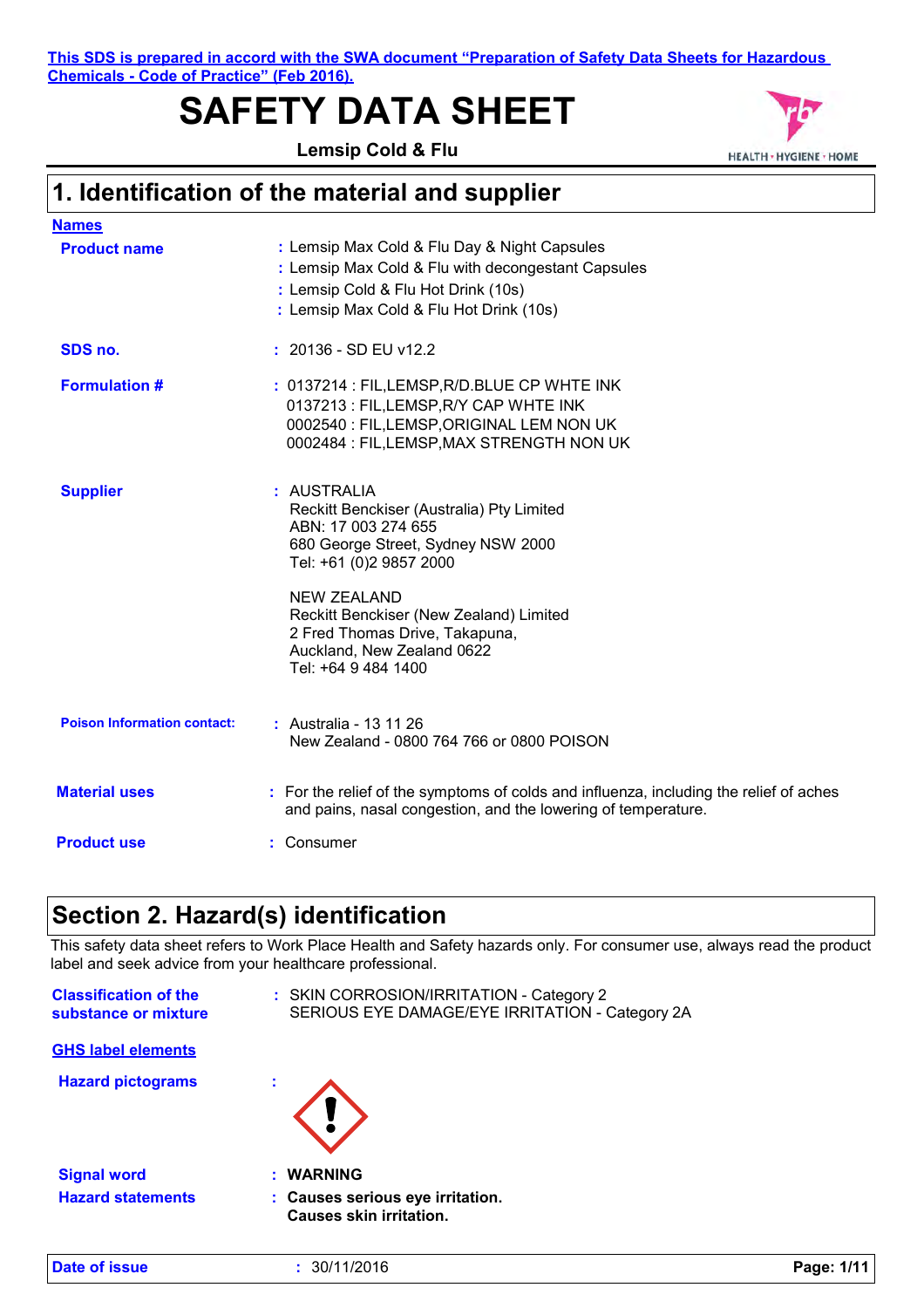## **Section 2. Hazard(s) identification**

| <b>Precautionary statements</b>                        |                                                                                                                                                                                                                                                                                                                                                                              |
|--------------------------------------------------------|------------------------------------------------------------------------------------------------------------------------------------------------------------------------------------------------------------------------------------------------------------------------------------------------------------------------------------------------------------------------------|
| <b>General</b>                                         | : Read label before use. Keep out of reach of children. If medical advice is needed,<br>have product container or label at hand.                                                                                                                                                                                                                                             |
| <b>Prevention</b>                                      | : Wear protective gloves. Wear eye or face protection. Wash hands thoroughly after<br>handling.                                                                                                                                                                                                                                                                              |
| <b>Response</b>                                        | : IF ON SKIN: Wash with plenty of soap and water. Take off contaminated clothing.<br>Wash contaminated clothing before reuse. If skin irritation occurs: Get medical<br>attention. IF IN EYES: Rinse cautiously with water for several minutes. Remove<br>contact lenses, if present and easy to do. Continue rinsing. If eye irritation persists:<br>Get medical attention. |
| <b>Storage</b>                                         | : Not applicable.                                                                                                                                                                                                                                                                                                                                                            |
| <b>Disposal</b>                                        | : Not applicable.                                                                                                                                                                                                                                                                                                                                                            |
| <b>Supplemental label</b><br>elements                  | : Not applicable.                                                                                                                                                                                                                                                                                                                                                            |
| Other hazards which do not<br>result in classification | : May form explosible dust-air mixture if dispersed.                                                                                                                                                                                                                                                                                                                         |

## **Section 3. Composition and ingredient information**

**Substance/mixture :**

: Mixture Contains Inactive ingredients: FD&C Yellow#10, FD&C Blue #1, gelatin, glycerin, polyethylene glycol400, Povidone(K-12), propylene glycol, purified water, sorbitol sorbitan solution76%, and white edible ink.

| <b>Ingredient name</b>                      | $\%$ (w/w) | <b>CAS number</b> |
|---------------------------------------------|------------|-------------------|
| <b>I</b> sucrose                            | l≥30 - ≤60 | $57-50-1$         |
| paracetamol                                 | l≥10 - ≤30 | 103-90-2          |
| 1,2,3-Propanetricarboxylic acid, 2-hydroxy- | 210 - <20  | 77-92-9           |

 **Other Non-hazardous ingredients to 100%**

**Occupational exposure limits, if available, are listed in Section 8.**

### **Section 4. First aid measures**

#### **Description of necessary first aid measures**

| Eye contact         | : Immediately flush eyes with plenty of water, occasionally lifting the upper and lower<br>eyelids. Check for and remove any contact lenses. Continue to rinse for at least 10<br>minutes. Get medical attention.                                                                                                                                                                                                                                                                                                                                                                                                                                                                                                                                                      |
|---------------------|------------------------------------------------------------------------------------------------------------------------------------------------------------------------------------------------------------------------------------------------------------------------------------------------------------------------------------------------------------------------------------------------------------------------------------------------------------------------------------------------------------------------------------------------------------------------------------------------------------------------------------------------------------------------------------------------------------------------------------------------------------------------|
| <b>Inhalation</b>   | : Remove victim to fresh air and keep at rest in a position comfortable for breathing.<br>If not breathing, if breathing is irregular or if respiratory arrest occurs, provide<br>artificial respiration or oxygen by trained personnel. It may be dangerous to the<br>person providing aid to give mouth-to-mouth resuscitation. Get medical attention if<br>adverse health effects persist or are severe. If unconscious, place in recovery<br>position and get medical attention immediately. Maintain an open airway. Loosen<br>tight clothing such as a collar, tie, belt or waistband. In case of inhalation of<br>decomposition products in a fire, symptoms may be delayed. The exposed person<br>may need to be kept under medical surveillance for 48 hours. |
| <b>Skin contact</b> | : Flush contaminated skin with plenty of water. Remove contaminated clothing and<br>shoes. Continue to rinse for at least 10 minutes. Get medical attention. Wash<br>clothing before reuse. Clean shoes thoroughly before reuse.                                                                                                                                                                                                                                                                                                                                                                                                                                                                                                                                       |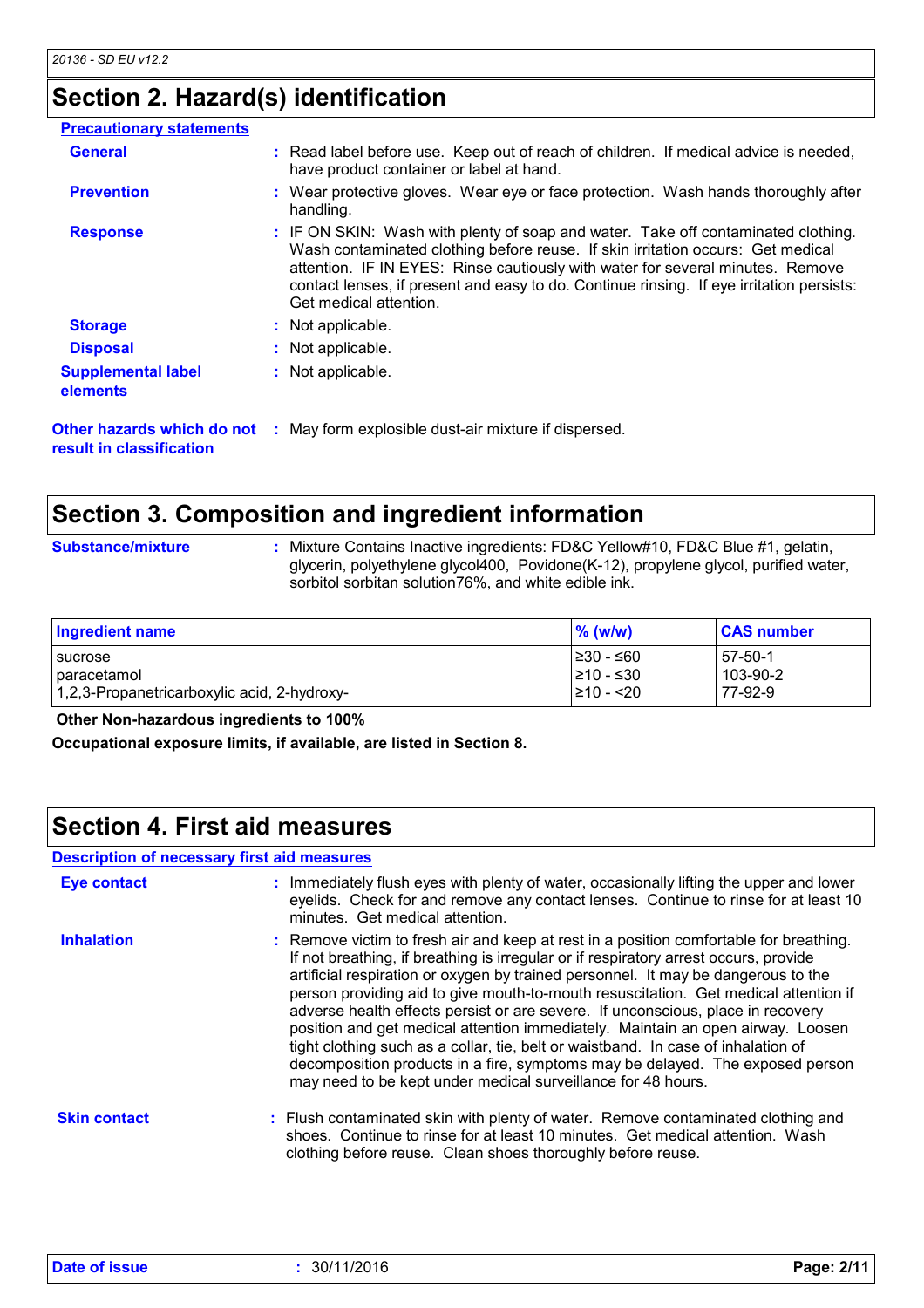## **Section 4. First aid measures**

| <b>Ingestion</b> | : Wash out mouth with water. Remove dentures if any. Remove victim to fresh air<br>and keep at rest in a position comfortable for breathing. If material has been<br>swallowed and the exposed person is conscious, give small quantities of water to<br>drink. Stop if the exposed person feels sick as vomiting may be dangerous. Do not<br>induce vomiting unless directed to do so by medical personnel. If vomiting occurs,<br>the head should be kept low so that vomit does not enter the lungs. Get medical<br>attention if adverse health effects persist or are severe. Never give anything by<br>mouth to an unconscious person. If unconscious, place in recovery position and get<br>medical attention immediately. Maintain an open airway. Loosen tight clothing such<br>as a collar, tie, belt or waistband. |
|------------------|------------------------------------------------------------------------------------------------------------------------------------------------------------------------------------------------------------------------------------------------------------------------------------------------------------------------------------------------------------------------------------------------------------------------------------------------------------------------------------------------------------------------------------------------------------------------------------------------------------------------------------------------------------------------------------------------------------------------------------------------------------------------------------------------------------------------------|
|                  |                                                                                                                                                                                                                                                                                                                                                                                                                                                                                                                                                                                                                                                                                                                                                                                                                              |

| <b>Most important symptoms/effects, acute and delayed</b> |                                                                                                                                                                               |
|-----------------------------------------------------------|-------------------------------------------------------------------------------------------------------------------------------------------------------------------------------|
| <b>Potential acute health effects</b>                     |                                                                                                                                                                               |
| <b>Eye contact</b>                                        | : Causes serious eye irritation.                                                                                                                                              |
| <b>Inhalation</b>                                         | : Exposure to airborne concentrations above statutory or recommended exposure<br>limits may cause irritation of the nose, throat and lungs.                                   |
| <b>Skin contact</b>                                       | : Causes skin irritation.                                                                                                                                                     |
| <b>Ingestion</b>                                          | : No known significant effects or critical hazards.                                                                                                                           |
| <b>Over-exposure signs/symptoms</b>                       |                                                                                                                                                                               |
| <b>Eye contact</b>                                        | : Adverse symptoms may include the following:<br>pain or irritation<br>watering<br>redness                                                                                    |
| <b>Inhalation</b>                                         | : Adverse symptoms may include the following:<br>respiratory tract irritation<br>coughing                                                                                     |
| <b>Skin contact</b>                                       | : Adverse symptoms may include the following:<br>irritation<br>redness                                                                                                        |
| <b>Ingestion</b>                                          | : No specific data.                                                                                                                                                           |
|                                                           | Indication of immediate medical attention and special treatment needed, if necessary                                                                                          |
| <b>Notes to physician</b>                                 | : In case of inhalation of decomposition products in a fire, symptoms may be delayed.<br>The exposed person may need to be kept under medical surveillance for 48 hours.      |
| <b>Specific treatments</b>                                | : No specific treatment.                                                                                                                                                      |
| <b>Protection of first-aiders</b>                         | : No action shall be taken involving any personal risk or without suitable training. It<br>may be dangerous to the person providing aid to give mouth-to-mouth resuscitation. |

**See toxicological information (Section 11)**

# **Section 5. Firefighting measures**

| <b>Extinguishing media</b>                           |                                                                                                                     |            |
|------------------------------------------------------|---------------------------------------------------------------------------------------------------------------------|------------|
| <b>Suitable extinguishing</b><br>media               | : Use dry chemical powder.                                                                                          |            |
| <b>Unsuitable extinguishing</b><br>media             | : Avoid high pressure media which could cause the formation of a potentially<br>explosible dust-air mixture.        |            |
| <b>Specific hazards arising</b><br>from the chemical | : May form explosible dust-air mixture if dispersed.                                                                |            |
| <b>Hazardous thermal</b><br>decomposition products   | Decomposition products may include the following materials:<br>carbon dioxide<br>carbon monoxide<br>nitrogen oxides |            |
| <b>Date of issue</b>                                 | : 30/11/2016                                                                                                        | Page: 3/11 |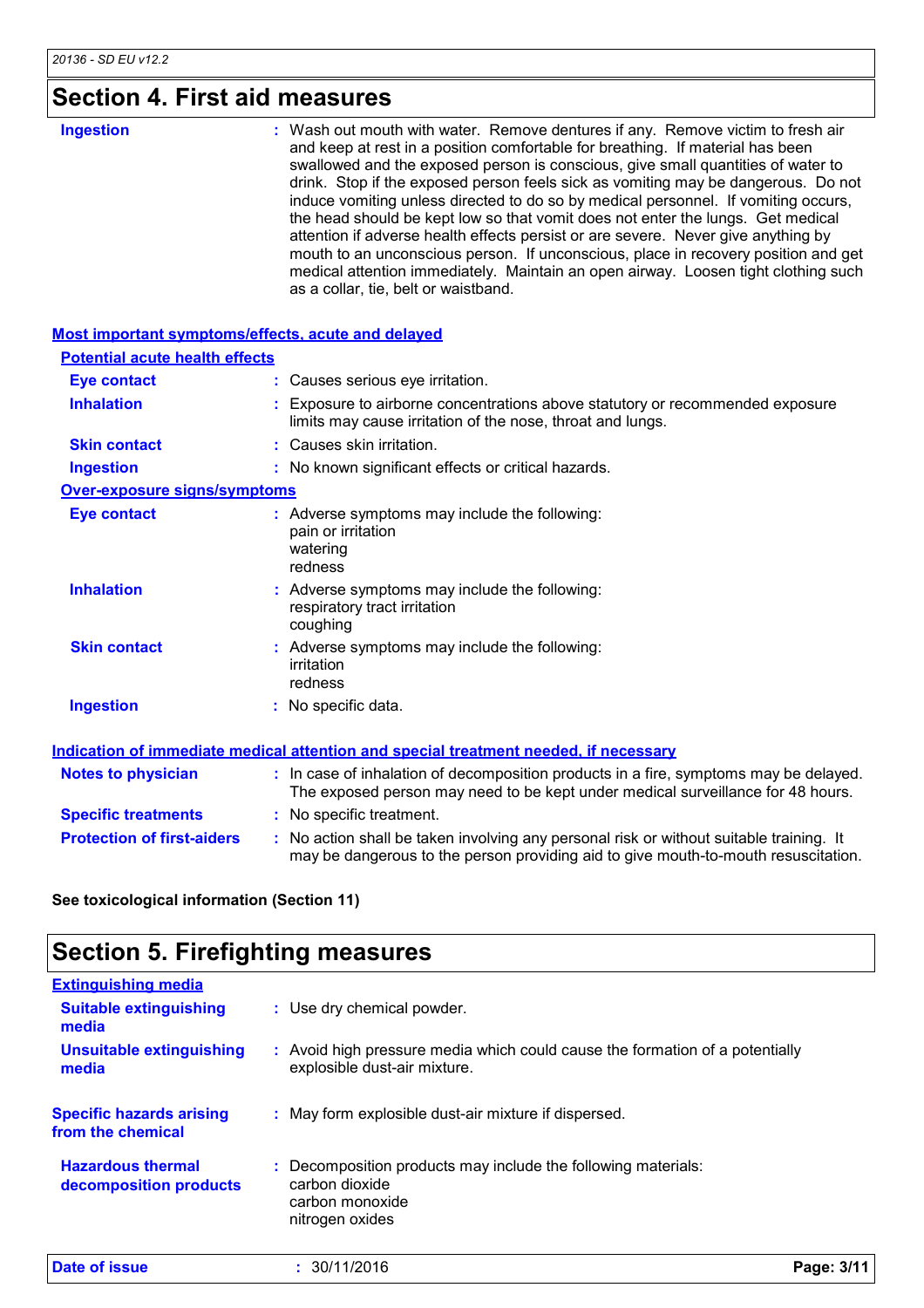## **Section 5. Firefighting measures**

| <b>Special protective actions</b><br>for fire-fighters   | : Promptly isolate the scene by removing all persons from the vicinity of the incident if<br>there is a fire. No action shall be taken involving any personal risk or without<br>suitable training. Move containers from fire area if this can be done without risk.<br>Use water spray to keep fire-exposed containers cool. |
|----------------------------------------------------------|-------------------------------------------------------------------------------------------------------------------------------------------------------------------------------------------------------------------------------------------------------------------------------------------------------------------------------|
| <b>Special protective</b><br>equipment for fire-fighters | : Fire-fighters should wear appropriate protective equipment and self-contained<br>breathing apparatus (SCBA) with a full face-piece operated in positive pressure<br>mode.                                                                                                                                                   |

## **Section 6. Accidental release measures**

|                                                                                                 | <b>Personal precautions, protective equipment and emergency procedures</b>                                                                                                                                                                                                                                                                                                                                                                                                                                                                                               |
|-------------------------------------------------------------------------------------------------|--------------------------------------------------------------------------------------------------------------------------------------------------------------------------------------------------------------------------------------------------------------------------------------------------------------------------------------------------------------------------------------------------------------------------------------------------------------------------------------------------------------------------------------------------------------------------|
| For non-emergency<br>personnel                                                                  | : No action shall be taken involving any personal risk or without suitable training.<br>Evacuate surrounding areas. Keep unnecessary and unprotected personnel from<br>entering. Do not touch or walk through spilt material. Shut off all ignition sources.<br>No flares, smoking or flames in hazard area. Avoid breathing dust. Provide<br>adequate ventilation. Wear appropriate respirator when ventilation is inadequate.<br>Put on appropriate personal protective equipment.                                                                                     |
| For emergency responders :                                                                      | If specialised clothing is required to deal with the spillage, take note of any<br>information in Section 8 on suitable and unsuitable materials. See also the<br>information in "For non-emergency personnel".                                                                                                                                                                                                                                                                                                                                                          |
| <b>Environmental precautions</b><br><b>Methods and material for containment and cleaning up</b> | : Avoid dispersal of spilt material and runoff and contact with soil, waterways, drains<br>and sewers. Inform the relevant authorities if the product has caused environmental<br>pollution (sewers, waterways, soil or air).                                                                                                                                                                                                                                                                                                                                            |
|                                                                                                 |                                                                                                                                                                                                                                                                                                                                                                                                                                                                                                                                                                          |
| <b>Small spill</b>                                                                              | : Move containers from spill area. Use spark-proof tools and explosion-proof<br>equipment. Avoid dust generation. Using a vacuum with HEPA filter will reduce<br>dust dispersal. Place spilled material in a designated, labeled waste container.<br>Dispose of via a licensed waste disposal contractor.                                                                                                                                                                                                                                                                |
| <b>Large spill</b>                                                                              | Move containers from spill area. Use spark-proof tools and explosion-proof<br>equipment. Approach the release from upwind. Prevent entry into sewers, water<br>courses, basements or confined areas. Avoid dust generation. Do not dry sweep.<br>Vacuum dust with equipment fitted with a HEPA filter and place in a closed, labeled<br>waste container. Avoid creating dusty conditions and prevent wind dispersal.<br>Dispose of via a licensed waste disposal contractor. Note: see Section 1 for<br>emergency contact information and Section 13 for waste disposal. |

**See Section 1 for emergency contact information.**

**See Section 8 for information on appropriate personal protective equipment. See Section 13 for additional waste treatment information.**

## **Section 7. Handling and storage**

| <b>Precautions for safe handling</b> |                                                                                                                                                                                                                                                                                                                                                                                                                                                                                                                                                                                                                                                                                                                                                                                                                                                                                 |
|--------------------------------------|---------------------------------------------------------------------------------------------------------------------------------------------------------------------------------------------------------------------------------------------------------------------------------------------------------------------------------------------------------------------------------------------------------------------------------------------------------------------------------------------------------------------------------------------------------------------------------------------------------------------------------------------------------------------------------------------------------------------------------------------------------------------------------------------------------------------------------------------------------------------------------|
| <b>Protective measures</b>           | : Put on appropriate personal protective equipment (see Section 8). Do not ingest.<br>Avoid contact with eyes, skin and clothing. Avoid breathing dust. Avoid the creation<br>of dust when handling and avoid all possible sources of ignition (spark or flame).<br>Prevent dust accumulation. Use only with adequate ventilation. Wear appropriate<br>respirator when ventilation is inadequate. Keep in the original container or an<br>approved alternative made from a compatible material, kept tightly closed when not<br>in use. Electrical equipment and lighting should be protected to appropriate<br>standards to prevent dust coming into contact with hot surfaces, sparks or other<br>ignition sources. Take precautionary measures against electrostatic discharges. To<br>avoid fire or explosion, dissipate static electricity during transfer by earthing and |
|                                      |                                                                                                                                                                                                                                                                                                                                                                                                                                                                                                                                                                                                                                                                                                                                                                                                                                                                                 |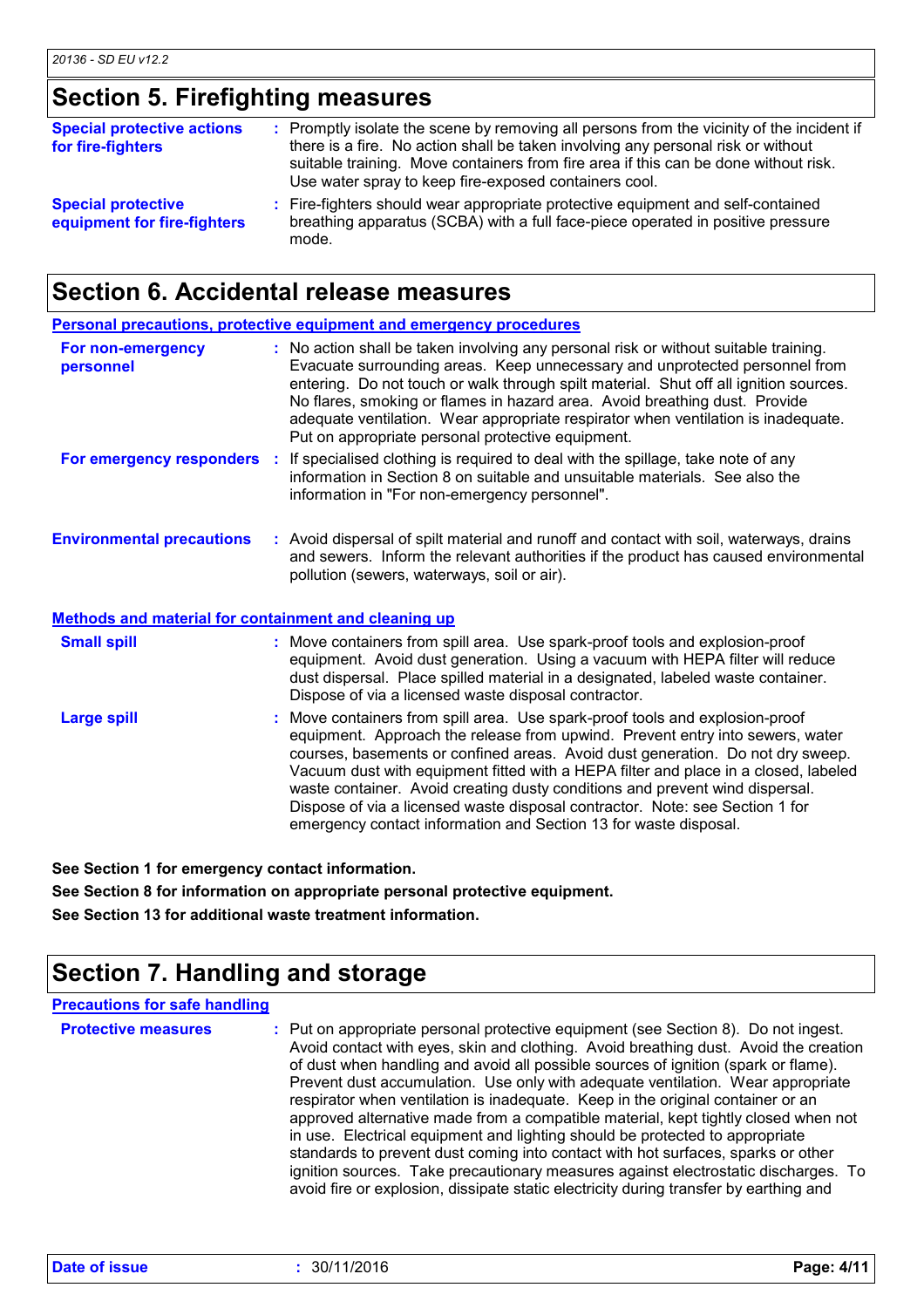## **Section 7. Handling and storage**

|                                                                                  | bonding containers and equipment before transferring material. Empty containers<br>retain product residue and can be hazardous. Do not reuse container.                                                                                                                                                                                                                                                                                                                                                                                                                                                                                                                                                        |
|----------------------------------------------------------------------------------|----------------------------------------------------------------------------------------------------------------------------------------------------------------------------------------------------------------------------------------------------------------------------------------------------------------------------------------------------------------------------------------------------------------------------------------------------------------------------------------------------------------------------------------------------------------------------------------------------------------------------------------------------------------------------------------------------------------|
| <b>Advice on general</b><br>occupational hygiene                                 | : Eating, drinking and smoking should be prohibited in areas where this material is<br>handled, stored and processed. Workers should wash hands and face before<br>eating, drinking and smoking. Remove contaminated clothing and protective<br>equipment before entering eating areas. See also Section 8 for additional<br>information on hygiene measures.                                                                                                                                                                                                                                                                                                                                                  |
| <b>Conditions for safe storage,</b><br>including any<br><b>incompatibilities</b> | Do not store above the following temperature: $30^{\circ}$ C (86 $^{\circ}$ F). Store in accordance<br>with local regulations. Store in a segregated and approved area. Store in original<br>container protected from direct sunlight in a dry, cool and well-ventilated area, away<br>from incompatible materials (see Section 10) and food and drink. Eliminate all<br>ignition sources. Separate from oxidizing materials. Keep container tightly closed<br>and sealed until ready for use. Containers that have been opened must be carefully<br>resealed and kept upright to prevent leakage. Do not store in unlabelled containers.<br>Use appropriate containment to avoid environmental contamination. |
| Do not store above the<br>following temperature                                  | : 30 °C                                                                                                                                                                                                                                                                                                                                                                                                                                                                                                                                                                                                                                                                                                        |
| Do not store below the<br>following temperatures                                 | : 10 °C                                                                                                                                                                                                                                                                                                                                                                                                                                                                                                                                                                                                                                                                                                        |

## **Section 8. Exposure controls and personal protection**

#### **Control parameters**

#### **Australia**

#### **Occupational exposure limits**

| Ingredient name | <b>Exposure limits</b>                                                               |
|-----------------|--------------------------------------------------------------------------------------|
| I sucrose       | Safe Work Australia (Australia, 1/2014).                                             |
| I paracetamol   | TWA: 10 mg/m <sup>3</sup> 8 hours.<br>EH40/2005 WELs (United Kingdom (UK), 12/2011). |
|                 | TWA: 10 mg/m <sup>3</sup> 8 hours. Form: inhalable dust                              |

#### **New Zealand**

| <b>Ingredient name</b> | <b>Exposure limits</b>                                                                                                                                                |
|------------------------|-----------------------------------------------------------------------------------------------------------------------------------------------------------------------|
| sucrose                | NZ OSH (New Zealand, 2/2013).<br>WES-TWA: 10 mg/m <sup>3</sup> 8 hours. Form: The value for<br>inhalable dust containing no asbestos and less than 1%<br>free silica. |
| I paracetamol          | EH40/2005 WELs (United Kingdom (UK), 12/2011).<br>TWA: 10 mg/m <sup>3</sup> 8 hours. Form: inhalable dust                                                             |

| <b>Appropriate engineering</b><br><b>controls</b> | : Use only with adequate ventilation. If user operations generate dust, fumes, gas,<br>vapour or mist, use process enclosures, local exhaust ventilation or other<br>engineering controls to keep worker exposure to airborne contaminants below any<br>recommended or statutory limits. The engineering controls also need to keep gas,<br>vapour or dust concentrations below any lower explosive limits. Use explosion-proof<br>ventilation equipment. |
|---------------------------------------------------|-----------------------------------------------------------------------------------------------------------------------------------------------------------------------------------------------------------------------------------------------------------------------------------------------------------------------------------------------------------------------------------------------------------------------------------------------------------|
| <b>Environmental exposure</b><br><b>controls</b>  | : Emissions from ventilation or work process equipment should be checked to ensure<br>they comply with the requirements of environmental protection legislation. In some<br>cases, fume scrubbers, filters or engineering modifications to the process<br>equipment will be necessary to reduce emissions to acceptable levels.                                                                                                                           |

#### **Individual protection measures**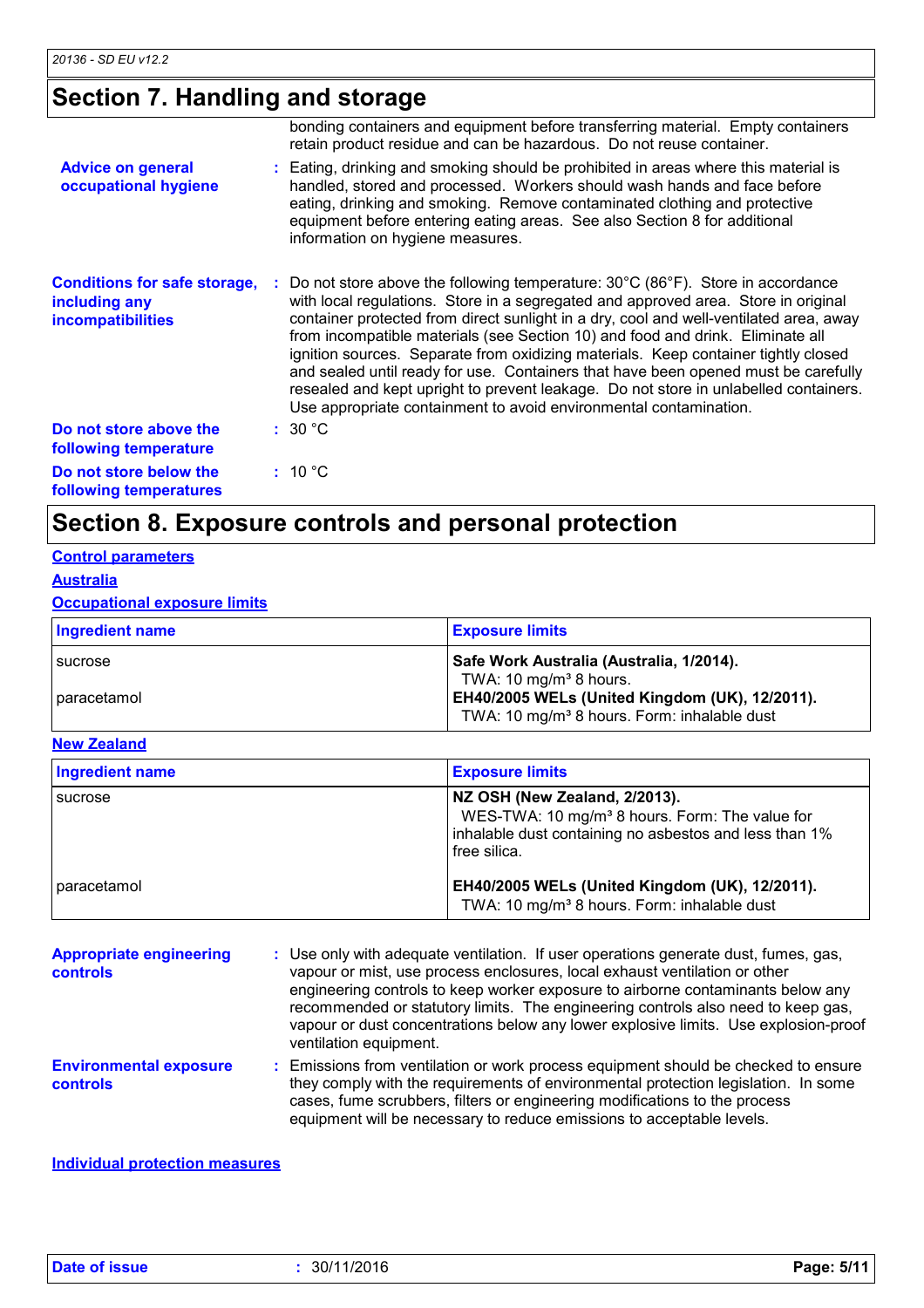## **Section 8. Exposure controls and personal protection**

| <b>Hygiene measures</b>       | : Wash hands, forearms and face thoroughly after handling chemical products, before<br>eating, smoking and using the lavatory and at the end of the working period.<br>Appropriate techniques should be used to remove potentially contaminated clothing.<br>Wash contaminated clothing before reusing. Ensure that eyewash stations and<br>safety showers are close to the workstation location.                                                                                                                                                                                                                       |
|-------------------------------|-------------------------------------------------------------------------------------------------------------------------------------------------------------------------------------------------------------------------------------------------------------------------------------------------------------------------------------------------------------------------------------------------------------------------------------------------------------------------------------------------------------------------------------------------------------------------------------------------------------------------|
| <b>Eye/face protection</b>    | Safety eyewear complying with an approved standard should be used when a risk<br>assessment indicates this is necessary to avoid exposure to liquid splashes, mists,<br>gases or dusts. If contact is possible, the following protection should be worn,<br>unless the assessment indicates a higher degree of protection: chemical splash<br>goggles. If operating conditions cause high dust concentrations to be produced, use<br>dust goggles.                                                                                                                                                                      |
| <b>Skin protection</b>        |                                                                                                                                                                                                                                                                                                                                                                                                                                                                                                                                                                                                                         |
| <b>Hand protection</b>        | Chemical-resistant, impervious gloves complying with an approved standard should<br>be worn at all times when handling chemical products if a risk assessment indicates<br>this is necessary. Considering the parameters specified by the glove manufacturer,<br>check during use that the gloves are still retaining their protective properties. It<br>should be noted that the time to breakthrough for any glove material may be<br>different for different glove manufacturers. In the case of mixtures, consisting of<br>several substances, the protection time of the gloves cannot be accurately<br>estimated. |
| <b>Body protection</b>        | Personal protective equipment for the body should be selected based on the task<br>being performed and the risks involved and should be approved by a specialist<br>before handling this product.                                                                                                                                                                                                                                                                                                                                                                                                                       |
| <b>Other skin protection</b>  | Appropriate footwear and any additional skin protection measures should be<br>selected based on the task being performed and the risks involved and should be<br>approved by a specialist before handling this product.                                                                                                                                                                                                                                                                                                                                                                                                 |
| <b>Respiratory protection</b> | Based on the hazard and potential for exposure, select a respirator that meets the<br>appropriate standard or certification. Respirators must be used according to a<br>respiratory protection program to ensure proper fitting, training, and other important<br>aspects of use.                                                                                                                                                                                                                                                                                                                                       |

## **Section 9. Physical and chemical properties**

| Date of issue                                     | : 30/11/2016       | Page: 6/11 |
|---------------------------------------------------|--------------------|------------|
| <b>Viscosity</b>                                  | : Not available.   |            |
| <b>Decomposition temperature</b>                  | : Not available.   |            |
| <b>Auto-ignition temperature</b>                  | $:$ Not available. |            |
| <b>Partition coefficient: n-</b><br>octanol/water | : Not available.   |            |
| <b>Solubility in water</b>                        | $:$ Not available. |            |
| <b>Solubility</b>                                 | : Not available.   |            |
| <b>Relative density</b>                           | : Not available.   |            |
| <b>Vapour density</b>                             | : Not available.   |            |
| <b>Vapour pressure</b>                            | : Not available.   |            |
| Lower and upper explosive<br>(flammable) limits   | : Not available.   |            |
| <b>Flammability (solid, gas)</b>                  | : Not available.   |            |
| <b>Evaporation rate</b>                           | $:$ Not available. |            |
| <b>Flash point</b>                                | : Not available.   |            |
| <b>Boiling point</b>                              | : Not available.   |            |
| <b>Melting point</b>                              | : Not available.   |            |
| pH                                                | $:$ Not available. |            |
| <b>Odour threshold</b>                            | : Not available.   |            |
| <b>Odour</b>                                      | : Characteristic.  |            |
| <b>Colour</b>                                     | $:$ Not available. |            |
| <b>Physical state</b>                             | : Solid. [Powder.] |            |
| <b>Appearance</b>                                 |                    |            |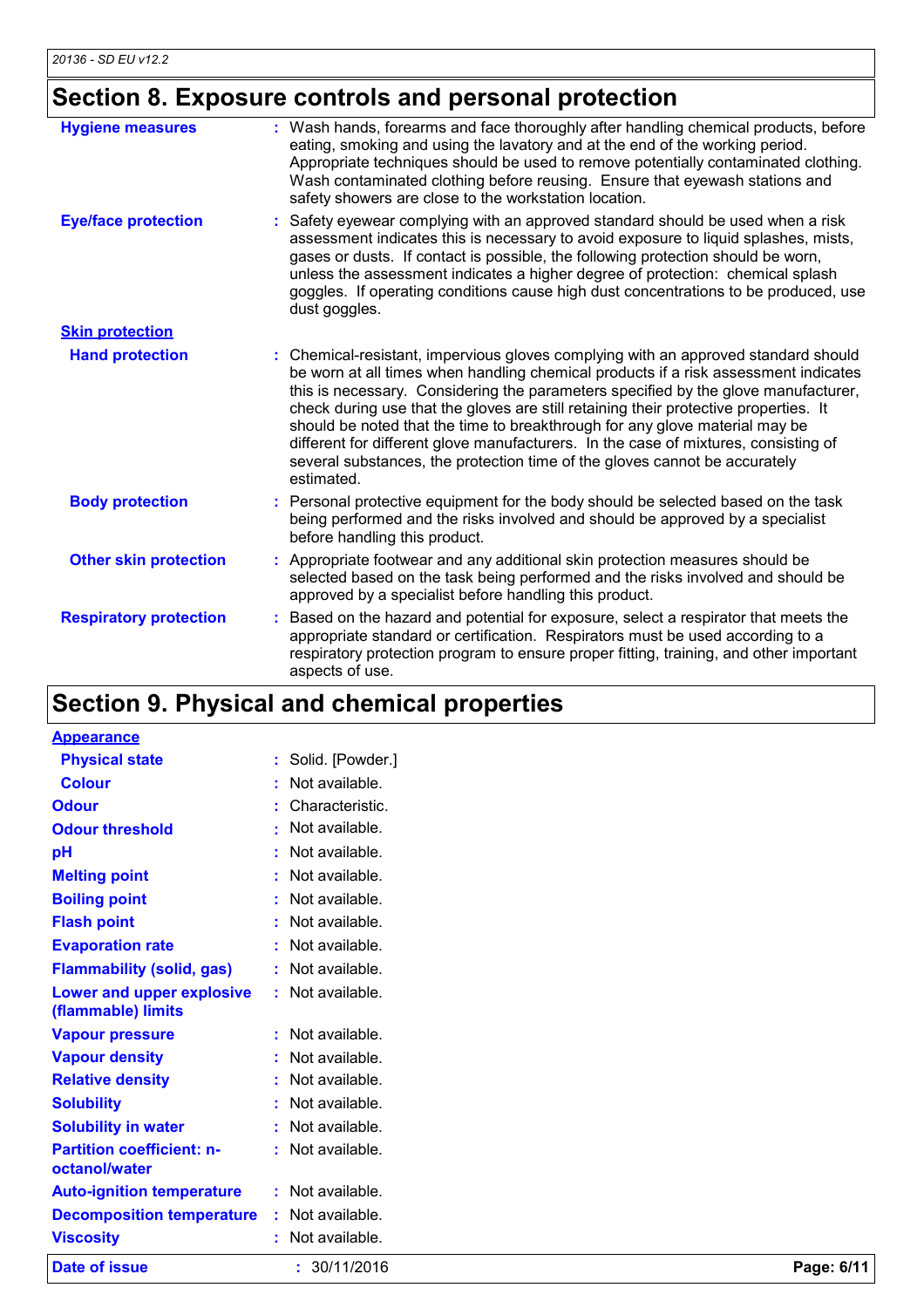## **Section 9. Physical and chemical properties**

**Flow time (ISO 2431) :** Not available.

### **Section 10. Stability and reactivity**

| <b>Reactivity</b>                            | : No specific test data related to reactivity available for this product or its ingredients.                                                                                                                                                                                                                                                                         |
|----------------------------------------------|----------------------------------------------------------------------------------------------------------------------------------------------------------------------------------------------------------------------------------------------------------------------------------------------------------------------------------------------------------------------|
| <b>Chemical stability</b>                    | : The product is stable.                                                                                                                                                                                                                                                                                                                                             |
| <b>Possibility of hazardous</b><br>reactions | : Under normal conditions of storage and use, hazardous reactions will not occur.                                                                                                                                                                                                                                                                                    |
| <b>Conditions to avoid</b>                   | : Avoid the creation of dust when handling and avoid all possible sources of ignition<br>(spark or flame). Take precautionary measures against electrostatic discharges.<br>To avoid fire or explosion, dissipate static electricity during transfer by earthing and<br>bonding containers and equipment before transferring material. Prevent dust<br>accumulation. |
| <b>Incompatible materials</b>                | $\therefore$ Reactive or incompatible with the following materials:<br>oxidizing materials                                                                                                                                                                                                                                                                           |
| <b>Hazardous decomposition</b><br>products   | : Under normal conditions of storage and use, hazardous decomposition products<br>should not be produced.                                                                                                                                                                                                                                                            |

## **Section 11. Toxicological information**

#### **Information on toxicological effects**

#### **Acute toxicity**

| <b>Product/ingredient name</b>                                             | <b>Result</b>                       | <b>Species</b>    | <b>Dose</b>                         | <b>Exposure</b> |
|----------------------------------------------------------------------------|-------------------------------------|-------------------|-------------------------------------|-----------------|
| sucrose<br>I paracetamol<br>1,2,3-Propanetricarboxylic<br>acid, 2-hydroxy- | LD50 Oral<br>LD50 Oral<br>LD50 Oral | Rat<br>Rat<br>Rat | 29700 mg/kg<br>1944 mg/kg<br>3 g/kg |                 |

**Conclusion/Summary :** Based on available data, the classification criteria are not met.

#### **Irritation/Corrosion**

| <b>Product/ingredient name</b> | <b>Result</b>            | <b>Species</b> | <b>Score</b> | <b>Exposure</b> | <b>Observation</b> |
|--------------------------------|--------------------------|----------------|--------------|-----------------|--------------------|
| 1,2,3-Propanetricarboxylic     | Eyes - Severe irritant   | Rabbit         |              | 24 hours 750  - |                    |
| acid, 2-hydroxy-               |                          |                |              | Micrograms      |                    |
|                                | Skin - Mild irritant     | Rabbit         |              | 24 hours 500    |                    |
|                                |                          |                |              | milligrams      |                    |
|                                | Skin - Moderate irritant | Rabbit         |              | 0.5 Mililiters  |                    |

**Conclusion/Summary**

| Skin |  | : Based on available data, the classification criteria are not met. |  |
|------|--|---------------------------------------------------------------------|--|
|------|--|---------------------------------------------------------------------|--|

- **Eyes :** Causes eye irritation.
- **Respiratory :** Based on available data, the classification criteria are not met.

Not available.

| <b>Conclusion/Summary</b> |                                                                     |
|---------------------------|---------------------------------------------------------------------|
| <b>Skin</b>               | : Based on available data, the classification criteria are not met. |
| <b>Respiratory</b>        | : Based on available data, the classification criteria are not met. |
| <b>Mutagenicity</b>       |                                                                     |
| Not available.            |                                                                     |
| <b>Conclusion/Summary</b> | : Based on available data, the classification criteria are not met. |

**Date of issue :** 30/11/2016 **Page: 7/11**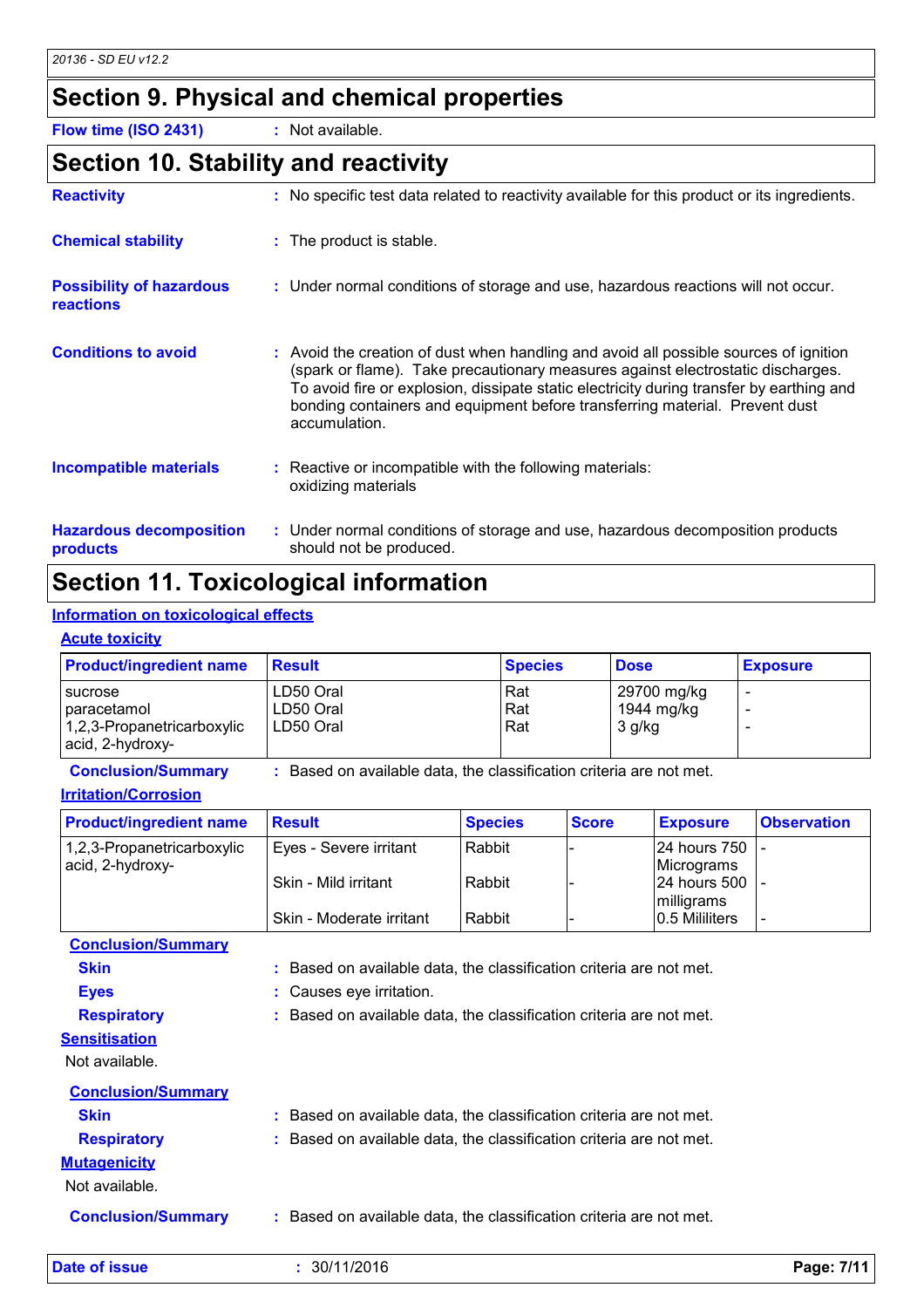## **Section 11. Toxicological information**

#### **Carcinogenicity**

Not available.

**Conclusion/Summary :** Based on available data, the classification criteria are not met.

**Reproductive toxicity**

Not available.

**Conclusion/Summary :** Based on available data, the classification criteria are not met.

#### **Teratogenicity**

Not available.

**Conclusion/Summary :** Based on available data, the classification criteria are not met.

#### **Specific target organ toxicity (single exposure)**

| <b>Name</b>                                 | <b>Category</b> | <b>Route of</b><br>exposure | <b>Target organs</b>            |
|---------------------------------------------|-----------------|-----------------------------|---------------------------------|
| 1,2,3-Propanetricarboxylic acid, 2-hydroxy- | Category 3      | Not applicable.             | Respiratory tract<br>irritation |

**Specific target organ toxicity (repeated exposure)**

Not available.

#### **Aspiration hazard**

Not available.

| <b>Information on likely routes</b> | $\cdot$ : Not available. |  |
|-------------------------------------|--------------------------|--|
|-------------------------------------|--------------------------|--|

#### **of exposure**

**Inhalation :** Exposure to airborne concentrations above statutory or recommended exposure limits may cause irritation of the nose, throat and lungs. **Ingestion :** No known significant effects or critical hazards. **Skin contact :** Causes skin irritation. **Eye contact :** Causes serious eye irritation. **Potential acute health effects**

#### **Symptoms related to the physical, chemical and toxicological characteristics**

| Eye contact         | : Adverse symptoms may include the following:<br>pain or irritation<br>watering<br>redness |
|---------------------|--------------------------------------------------------------------------------------------|
| <b>Inhalation</b>   | : Adverse symptoms may include the following:<br>respiratory tract irritation<br>coughing  |
| <b>Skin contact</b> | : Adverse symptoms may include the following:<br>irritation<br>redness                     |
| <b>Ingestion</b>    | : No specific data.                                                                        |

|                                                   | Delayed and immediate effects as well as chronic effects from short and long-term exposure |
|---------------------------------------------------|--------------------------------------------------------------------------------------------|
| <b>Short term exposure</b>                        |                                                                                            |
| <b>Potential immediate</b><br>effects             | : Not available.                                                                           |
| <b>Potential delayed effects : Not available.</b> |                                                                                            |
| Long term exposure                                |                                                                                            |
| <b>Potential immediate</b><br>effects             | : Not available.                                                                           |

| Date of issue | 30/11/2016 | Page: 8/11 |
|---------------|------------|------------|
|---------------|------------|------------|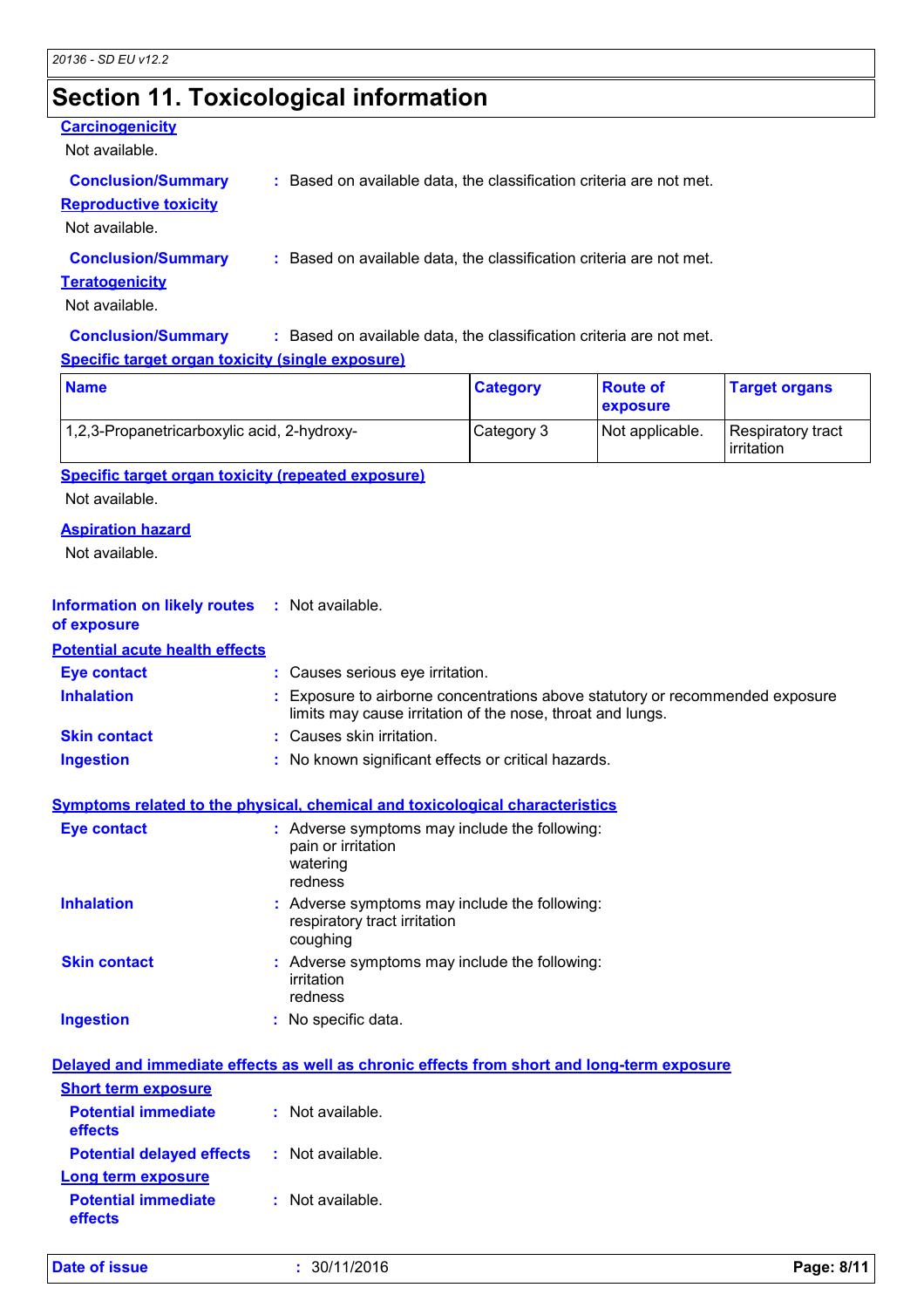## **Section 11. Toxicological information**

### **Potential delayed effects :** Not available.

**Potential chronic health effects**

Not available.

| <b>Conclusion/Summary</b>    | : Based on available data, the classification criteria are not met.                    |
|------------------------------|----------------------------------------------------------------------------------------|
| <b>General</b>               | : Repeated or prolonged inhalation of dust may lead to chronic respiratory irritation. |
| <b>Carcinogenicity</b>       | : No known significant effects or critical hazards.                                    |
| <b>Mutagenicity</b>          | : No known significant effects or critical hazards.                                    |
| <b>Teratogenicity</b>        | : No known significant effects or critical hazards.                                    |
| <b>Developmental effects</b> | : No known significant effects or critical hazards.                                    |
| <b>Fertility effects</b>     | : No known significant effects or critical hazards.                                    |

#### **Numerical measures of toxicity**

| <b>Acute toxicity estimates</b> |                  |  |
|---------------------------------|------------------|--|
| Route                           | <b>ATE</b> value |  |
| Oral                            | 9332.7 mg/kg     |  |

## **Section 12. Ecological information**

#### **Toxicity**

| <b>Product/ingredient name</b>                 | <b>Result</b>                                                             | <b>Species</b>                                                           | <b>Exposure</b>      |
|------------------------------------------------|---------------------------------------------------------------------------|--------------------------------------------------------------------------|----------------------|
| paracetamol                                    | Acute EC50 4.8 mg/l Fresh water                                           | Daphnia - Daphnia magna -<br>Neonate                                     | 48 hours             |
| 1,2,3-Propanetricarboxylic<br>acid, 2-hydroxy- | Acute LC50 814000 µg/l Fresh water<br>Acute LC50 160000 µg/l Marine water | Fish - Pimephales promelas<br>Crustaceans - Carcinus maenas  <br>- Adult | 96 hours<br>48 hours |

#### **Persistence and degradability**

Not available.

#### **Bioaccumulative potential**

| <b>Product/ingredient name</b>                                                      | $\blacksquare$ Loq $\mathsf{P}_\mathsf{ow}$ | <b>BCF</b> | <b>Potential</b>  |
|-------------------------------------------------------------------------------------|---------------------------------------------|------------|-------------------|
| I sucrose<br><i>I</i> paracetamol<br>1,2,3-Propanetricarboxylic<br>acid, 2-hydroxy- | $-3.7$<br>0.4<br>$-1.8$                     | 3.162      | low<br>low<br>low |

#### **Mobility in soil**

**Soil/water partition coefficient (KOC)**

**:** Not available.

**Other adverse effects** : No known significant effects or critical hazards.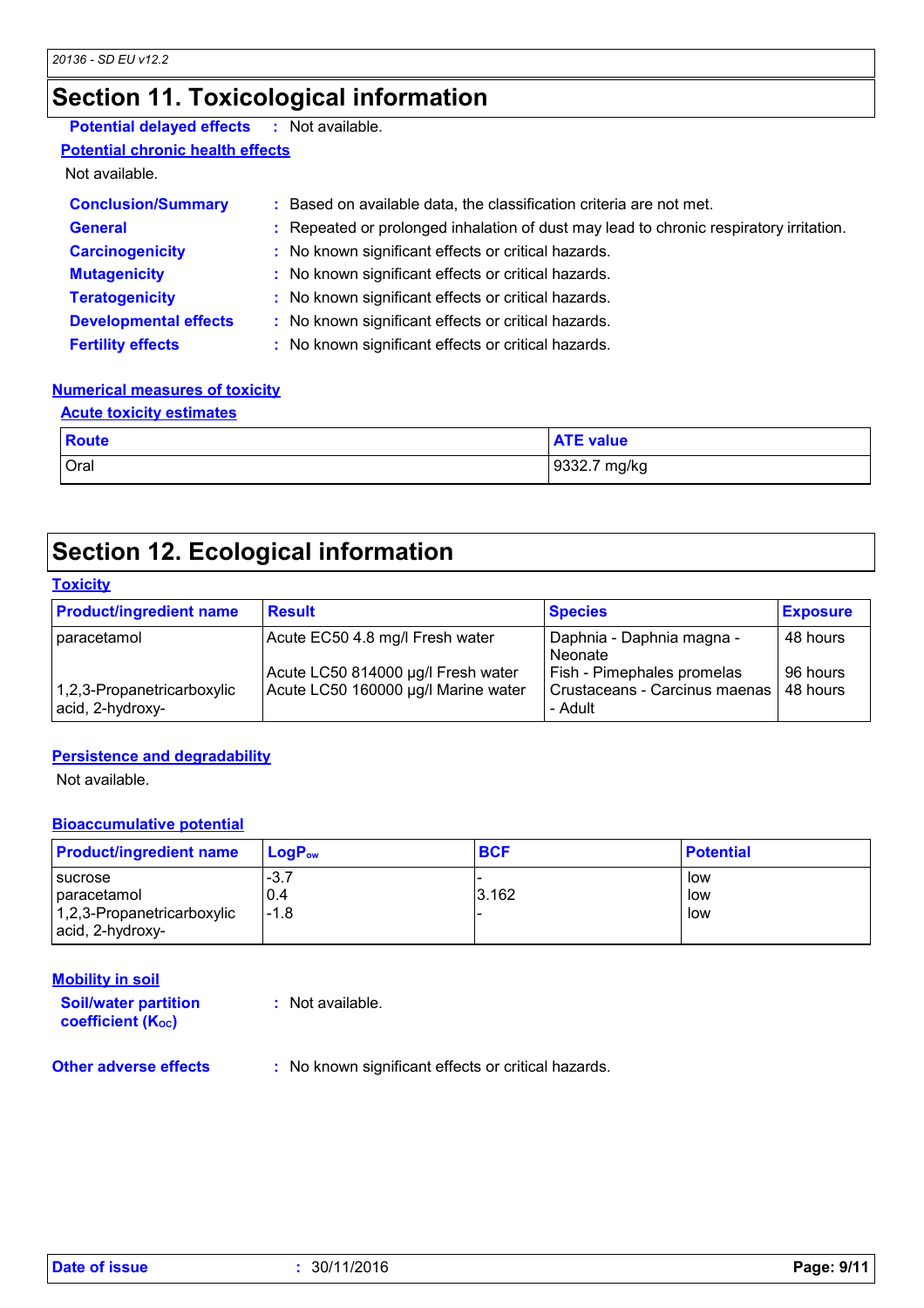## **Section 13. Disposal considerations**

The generation of waste should be avoided or minimised wherever possible. Disposal of this product, solutions and any by-products should at all times comply with the requirements of environmental protection and waste disposal legislation and any regional local authority requirements. Dispose of surplus and nonrecyclable products via a licensed waste disposal contractor. Waste should not be disposed of untreated to the sewer unless fully compliant with the requirements of all authorities with jurisdiction. Waste packaging should be recycled. Incineration or landfill should only be considered when recycling is not feasible. This material and its container must be disposed of in a safe way. Care should be taken when handling emptied containers that have not been cleaned or rinsed out. Empty containers or liners may retain some product residues. Avoid dispersal of spilt material and runoff and contact with soil, waterways, drains and sewers. **Disposal methods :**

## **14. Transport information**

| <b>Regulation</b> |                   | <b>UN number Proper shipping name</b> | <b>Classes</b> | PG* | <b>Label</b> | <b>Additional information</b> |
|-------------------|-------------------|---------------------------------------|----------------|-----|--------------|-------------------------------|
| <b>ADG</b>        | Not<br>regulated. |                                       |                | -   |              |                               |
| <b>IMDG</b>       | Not<br>regulated. |                                       |                | -   |              |                               |
| <b>IATA</b>       | Not<br>regulated. |                                       |                | -   |              |                               |

PG\* : Packing group

#### **Special precautions for user Transport within user's premises:** always transport in closed containers that are **:** upright and secure. Ensure that persons transporting the product know what to do in the event of an accident or spillage.

## **Section 15. Regulatory information**

| <b>Standard Uniform Schedule of Medicine and Poisons</b> |                                                                                                                                                                                                                                                 |
|----------------------------------------------------------|-------------------------------------------------------------------------------------------------------------------------------------------------------------------------------------------------------------------------------------------------|
| <b>Poison schedule (Australia)</b> : Not scheduled       |                                                                                                                                                                                                                                                 |
|                                                          | <b>Model Work Health and Safety Requiations - Scheduled Substances</b>                                                                                                                                                                          |
| No listed substance                                      |                                                                                                                                                                                                                                                 |
| <b>Australia herapeutic Goods Administration</b>         | Lemsip C&F HD Lemon - AUST R 134408.<br>: Lemsip Max C&F HD Lemon - AUST R 138697.                                                                                                                                                              |
|                                                          | <b>New Zealand Ministry of Health (MoH) - Approval Number</b><br>Lemsip Max C&F Decongestant Caps - TT50-7260/1.<br>÷<br>Lemsip Max C&F D&N Caps - TT50-7945/1.<br>Lemsip Max C&F HD Lemon - TT50-4312.<br>Lemsip Max C&F HD Lemon - TT50-6250. |
| <b>Approved Handler</b><br><b>Requirement</b>            | $:$ No.                                                                                                                                                                                                                                         |
| <b>Tracking Requirement</b>                              | : No.                                                                                                                                                                                                                                           |